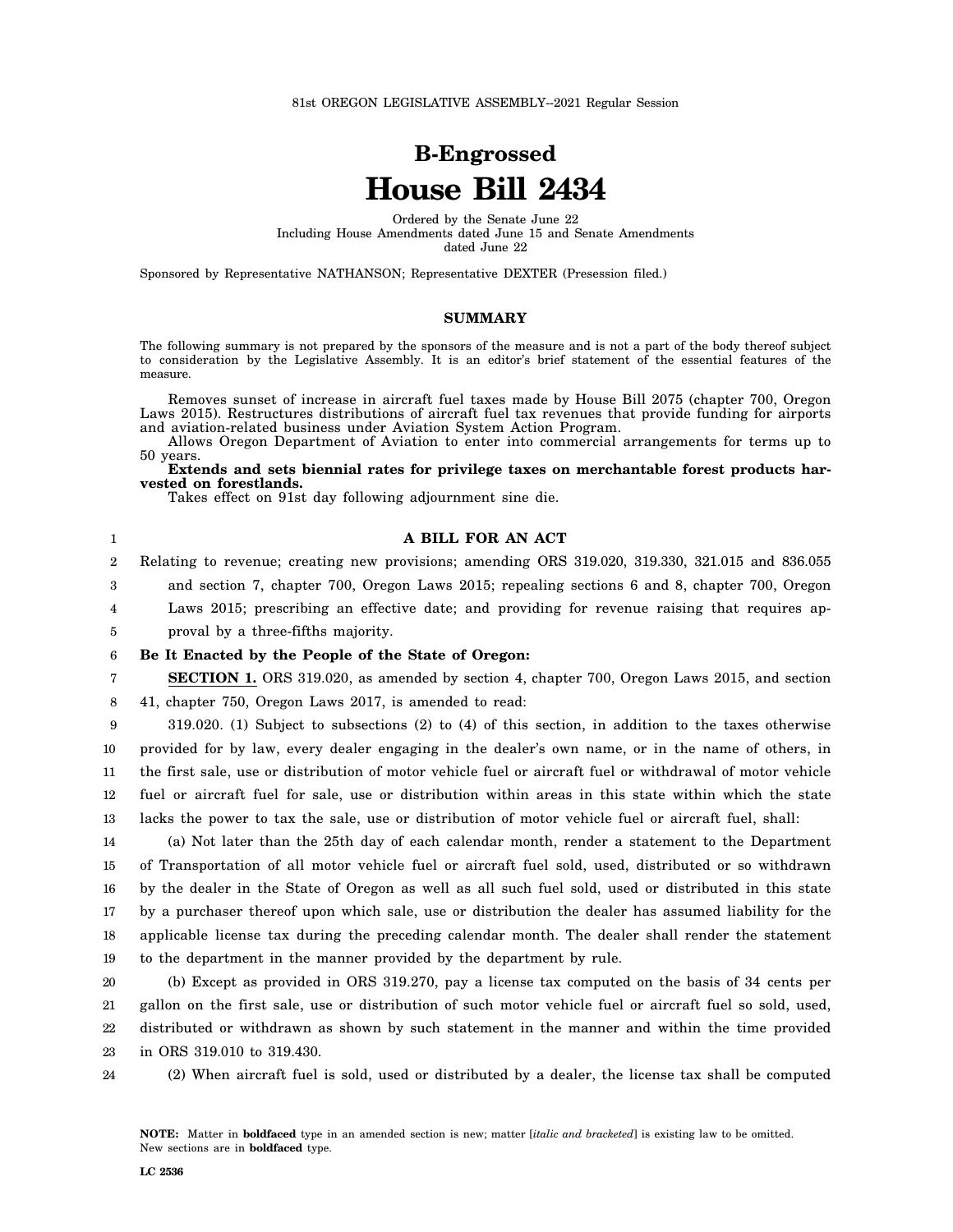## B-Eng. HB 2434

1 on the basis of [*nine*] **11** cents per gallon of fuel so sold, used or distributed, except that when air-

2 3 craft fuel usable in aircraft operated by turbine engines (turbo-prop or jet) is sold, used or distributed, the tax rate shall be [*one cent*] **three cents** per gallon.

4 5 6 7 (3) In lieu of claiming refund of the tax paid on motor vehicle fuel consumed by such dealer in nonhighway use as provided in ORS 319.280, 319.290 and 319.320, or of any prior erroneous payment of license tax made to the state by such dealer, the dealer may show such motor vehicle fuel as a credit or deduction on the monthly statement and payment of tax.

8 9 10 (4) The license tax computed on the basis of the sale, use, distribution or withdrawal of motor vehicle or aircraft fuel may not be imposed wherever such tax is prohibited by the Constitution or laws of the United States with respect to such tax.

11 12 **SECTION 2.** ORS 319.330, as amended by section 5, chapter 700, Oregon Laws 2015, is amended to read:

13 14 15 16 17 18 19 20 21 22 23 24 25 26 319.330. (1) Whenever any statement and invoices are presented to the Department of Transportation showing that motor vehicle fuel or aircraft fuel has been purchased and used in operating aircraft engines and upon which the full tax for motor vehicle fuel has been paid, the department shall refund the tax paid, but only after deducting from the tax paid [*nine*] **11** cents for each gallon of such fuel so purchased and used, except that when such fuel is used in operating aircraft turbine engines (turbo-prop or jet) the deduction shall be [*one cent*] **three cents** for each gallon. No deduction provided under this subsection shall be made on claims presented by the United States or on claims presented where a satisfactory showing has been made to the department that such aircraft fuel has been used solely in aircraft operations from a point within the State of Oregon directly to a point not within any state of the United States. The amount so deducted shall be paid on warrant of the Oregon Department of Administrative Services to the State Treasurer, who shall credit the amount to the State Aviation Account for the purpose of carrying out the provisions of the state aviation law. Moneys credited to the account under this section are continuously appropriated to the Oregon Department of Aviation.

27 28 29 30 (2) If satisfactory evidence is presented to the Department of Transportation showing that aircraft fuel upon which the tax has been paid has been purchased and used solely in aircraft operations from a point within the State of Oregon directly to a point not within any state of the United States, the department shall refund the tax paid.

31 32 **SECTION 3. (1) The amendments to ORS 319.020 by section 1 of this 2021 Act apply to aircraft fuel sold, used or distributed on or after January 1, 2022.**

33 34 **(2) The amendments to ORS 319.330 by section 2 of this 2021 Act apply to aircraft fuel sold, used or distributed on or after January 1, 2022.**

35 36 37 **SECTION 4.** Section 7, chapter 700, Oregon Laws 2015, as amended by section 80a, chapter 750, Oregon Laws 2017, section 1, chapter 485, Oregon Laws 2019, and section 26, chapter 491, Oregon Laws 2019, is amended to read:

38 39 40 41 **Sec. 7.** (1) The following amounts shall be distributed in the manner prescribed in this section: (a) Any amount of tax on aircraft fuel usable in aircraft operated by turbine engines that is computed on a basis in excess of one cent per gallon and any amount of tax on all other aircraft fuel that is computed on a basis in excess of nine cents per gallon, under ORS 319.020 (2); and

42 43 44 (b) Any amount of tax on aircraft fuel usable in aircraft operated by turbine engines in excess of one cent per gallon and any amount of tax on all other aircraft fuel in excess of nine cents per gallon, that is deducted before the refunding of tax under ORS 319.330 (1).

45 (2)(a) Applications for distributions under [*subsections (5) and (6)*] **subsection (5)** of this section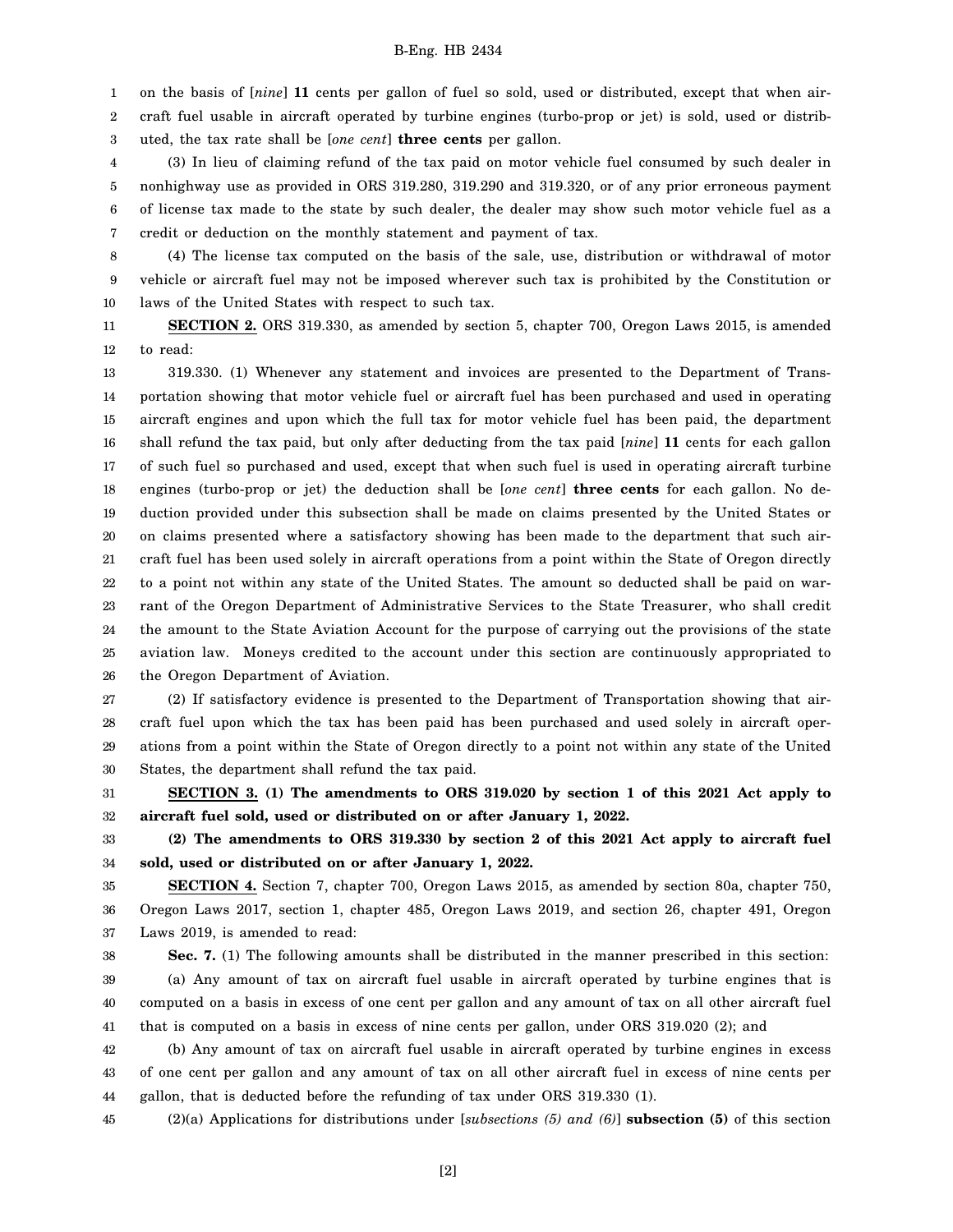## B-Eng. HB 2434

1 2 3 4 5 6 7 8 9 10 11 12 13 14 15 16 17 18 19 20 21 22 23 24 25 26 27 28 29 30 31 32 33 34 35 36 37 38 39 40 41 42 43 44 45 may not be approved unless the applicant demonstrates a commitment to contribute at least five percent of the costs of the project to which the application relates. The Oregon Department of Aviation shall adopt rules for purposes of this paragraph. (b) The department may adopt rules that: (A) Set higher minimum contribution commitment requirements; or (B) Establish maximum grant amounts. (3)(a) The State Aviation Board shall establish a review committee composed of one member from each of the area commissions on transportation chartered by the Oregon Transportation Commission. (b) The review committee shall meet as necessary to review applications for distributions of amounts pursuant to this section. In reviewing applications, the review committee shall consider: (A) Whether a proposed project: (i) Reduces transportation costs for Oregon businesses or improves access to jobs and sources of labor in this state; (ii) Results in an economic benefit to this state; (iii) Connects elements of Oregon's aviation system in a way that will measurably improve utilization and efficiency of the system; (iv) Is ready for construction or implementation; and (v) Has a useful life expectancy that offers maximum benefit to this state; and (B) How much of the cost of the proposed project can be borne by the applicant from sources other than Oregon Department of Aviation funds or the Connect Oregon Fund. (c) The review committee shall recommend applications to the State Aviation Board for approval. (4)(a) Five percent of the amounts described in subsection (1) of this section are appropriated to the Oregon Department of Aviation for the costs of the department and the State Aviation Board in administering this section. (b) The remaining 95 percent of the amounts described in subsection (1) of this section shall be distributed pursuant to subsections (5) [*to (7)*] **and (6)** of this section. (5)**(a)** [*Fifty*] **Seventy-five** percent of the amounts described in subsection (4)(b) of this section shall be [*prioritized in the following order and*] distributed for the following purposes: [*(a)*] **(A)** [*First,*] To assist airports in Oregon with match requirements for Federal Aviation Administration Airport Improvement Program grants. [*(b)*] **(B)** [*Second,*] To make grants for emergency preparedness and infrastructure projects, in accordance with the Oregon Resilience Plan or the Oregon Aviation Plan. [*(c)*] **(C)** [*Third,*] To make grants for: [*(A)*] **(i)** Services critical or essential to aviation, including, but not limited to, fuel, sewer, water and weather equipment; [*(B)*] **(ii)** Aviation-related business development, including, but not limited to, hangars, parking for business aircraft and related facilities; or [*(C)*] **(iii)** Airport development for local economic benefit, including, but not limited to, signs and marketing. **(D)(i) To assist commercial air service to rural Oregon. (ii) The Oregon Department of Aviation may adopt a definition of "rural Oregon" for purposes of this subparagraph. (b) The State Aviation Board may establish by rule priorities for the distributions made**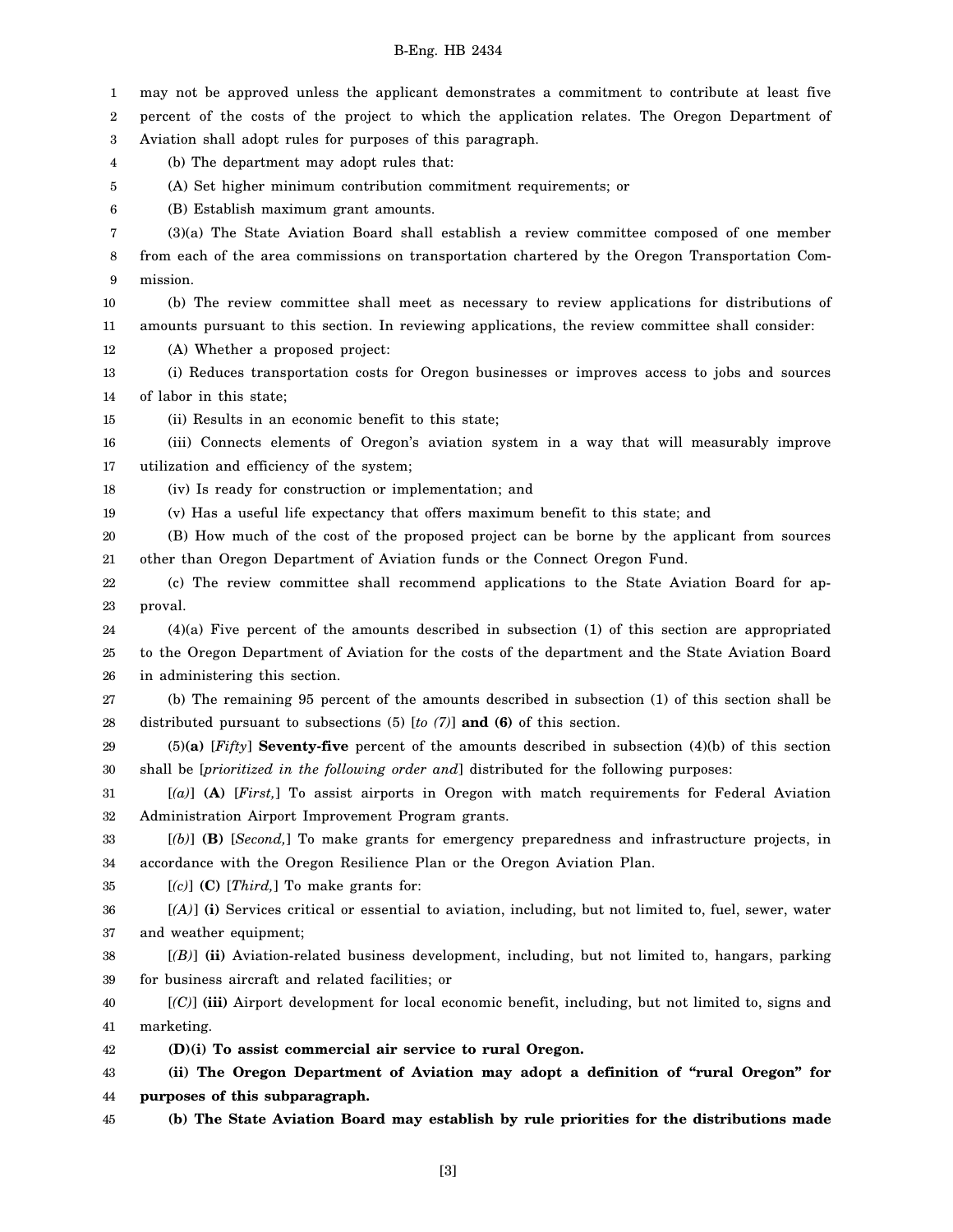1 2 3 4 5 6 7 8 9 10 11 12 13 14 15 16 17 18 19 20 21 22 23 24 25 26 27 28 29 30 31 32 33 34 35 36 37 38 39 40 41 42 43 44 **pursuant to this subsection.** [*(6) Twenty-five percent of the amounts described in subsection (4)(b) of this section shall be distributed for the purpose of assisting commercial air service to rural Oregon.*] [*(7)*] **(6)** Twenty-five percent of the amounts described in subsection (4)(b) of this section shall be distributed to state-owned airports for the purposes of: (a) Safety improvements recommended by the State Aviation Board and local community airports. (b) Infrastructure projects at public use airports. [*(8)(a)*] **(7)(a) Not later than September 15 of each year, the State Aviation Board shall submit the reports described in paragraph (b) of this subsection, in the manner provided in ORS 192.245, to the interim committees, as applicable, of the Legislative Assembly related to air transportation. (b)** [*The State Aviation Board shall submit reports, in the manner provided in ORS 192.245 and paragraph (b) of this subsection, that*] **The reports required under this subsection shall** describe in detail the projects for which applications have been submitted and approved, the airports affected, the names of the applicants and the persons who will perform the work proposed in the applications, the progress of projects for which applications have been approved and any other information the board considers necessary for a comprehensive analysis of the implementation of this section. [*(b) The reports described in paragraph (a) of this subsection shall be submitted:*] [*(A) Not later than February 10 of each year to the committees of the Legislative Assembly related to air transportation; and*] [*(B) Not later than September 30 of each year to the interim committees of the Legislative Assembly related to air transportation.*] **SECTION 5. The amendments to section 7, chapter 700, Oregon Laws 2015, by section 4 of this 2021 Act apply to applications for distributions submitted on or after the effective date of this 2021 Act. SECTION 6. Sections 6 and 8, chapter 700, Oregon Laws 2015, are repealed. SECTION 7.** ORS 836.055 is amended to read: 836.055. (1) In operating an airport or air navigation facility owned or controlled by the state**,** the Oregon Department of Aviation**,** as authorized by the State Aviation Board**,** may enter into contracts, leases and other arrangements**,** for a term not exceeding 30 years [*with any persons*] **for noncommercial arrangements or 50 years for commercial arrangements**: (a) Granting the privilege of using or improving [*such*] **the** airport or air navigation facility**,** or any portion or facility [*thereof*] **of,** or space [*therein*] **in, the airport or air navigation facility,** for commercial purposes; (b) Conferring the privilege of supplying goods, commodities, things, services or facilities at [*such*] **the** airport or air navigation facility; or (c) Making available services to be furnished by the department or its agents at [*such*] **the** airport or air navigation facility. (2) In each [*such*] case the department may establish the terms and conditions and fix the charges, rentals or fees for the privileges or services, which shall be reasonable and uniform for the same class of privilege or service and shall be established with due regard to the property and improvements used and the expenses of operation to the state; provided, that in no case shall the public be deprived of its rightful, equal and uniform use of the airport, air navigation facility, or

45 portion or facility [*thereof*] **of the airport or air navigation facility**.

[4]